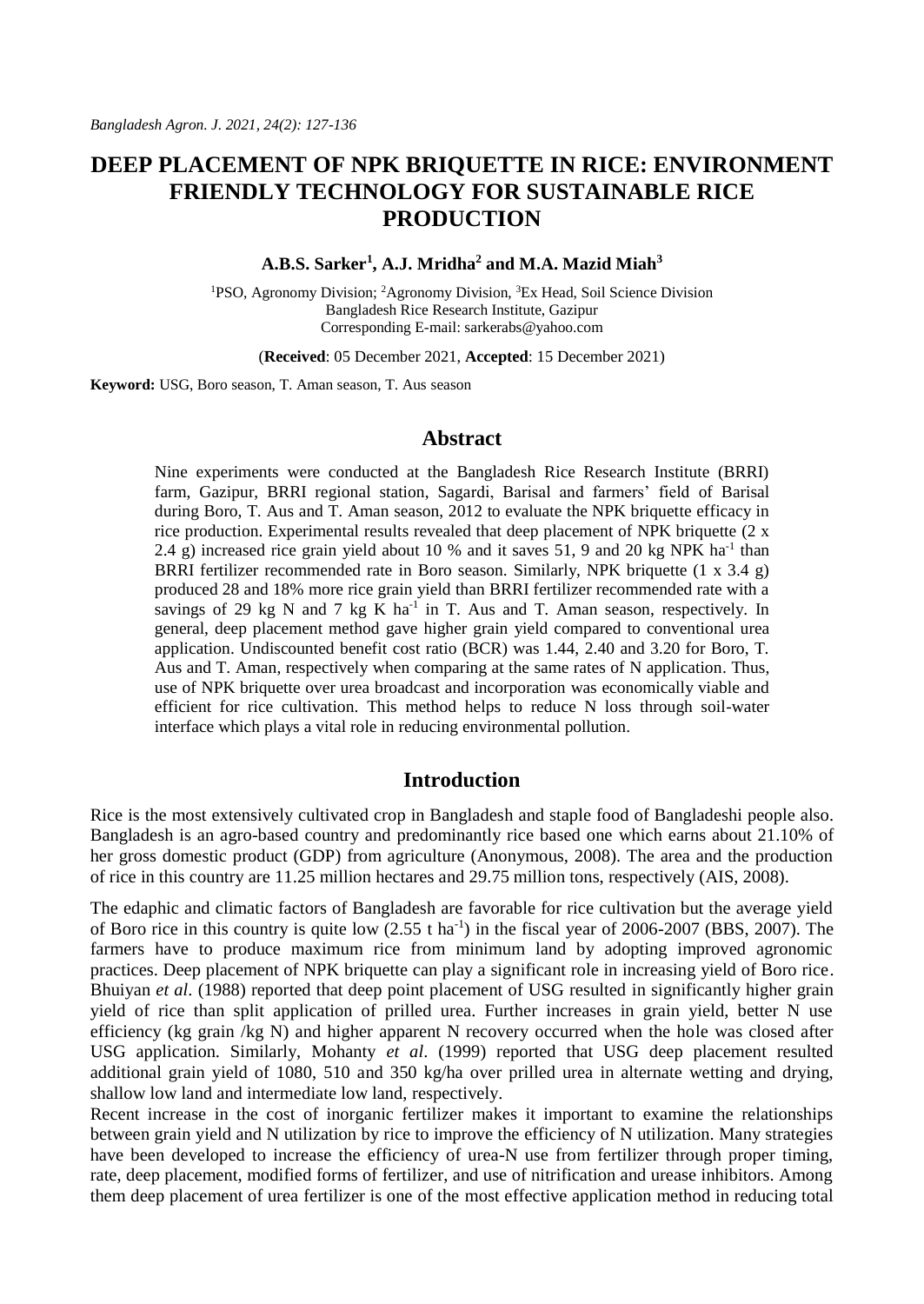N loss in the floodwater and is likely to minimize losses through volatilization and surface runoff (De Datta & Craswell, 1982). Similarly, Kapoor *et al*. (2008) reported that broadcast application of N as urea resulted in an average ten times higher amounts of ammonium N in flood water compared to deep placement of urea briquette. They also reported that deep placement of P and K resulted in lower content of P and K in floodwater.

In rice cultivation system generally, P and K fertilizer is applied as broadcast but an NPK briquette is applied by deep point placement. For very low level of P and K in soil, particularly under upland condition, initial broadcast application followed by deep point placement to each subsequent planting is generally recommended. The use of urea briquettes gave higher rice yields and resulted in greater removal of NPK than prilled urea (Prasad and Prasad, 1983). Kapoor *et al*. (2008) reported that deep placed N-P briquettes gave significantly higher rice grain yield, total P and K uptake. They also found that closer spacing (20 cm x 10 cm) led to better utilization of P and K and provided opportunities for deep placement of N-P or N-P-K briquettes in soils with low available P. Bulbule *et al*. (2008) reported that grain yield of rice significantly increased when the crop was fertilized through briquettes (56-30-30 kg NPK/ha) as compared to the application of conventional fertilizers (100-50-50 kg NPK/ha). The deep placement of NPK briquette combines the concept of balance fertilization and deep placement advantage towards higher nutrient use efficiency in rice. In this context, NPK briquette deep placement technology for higher rice yield as well as better utilization of applied fertilizer by the crop and indirectly to avoid environmental pollution through volatilization and surface runoff to be ascertained.

### **Materials and Methods**

Nine field experiments were conducted at BRRI farm Gazipur, BRRI Regional Station, Sagordi, Barisal and farmer's field at Babuganj of Barisal by Agronomy division of BRRI. Eight treatments were tested. The treatments were  $T_1 = BRRI$  recommended dose of prilled urea at three splits and P K S and Zn fertilizer was applied as basal at final land preparation,  $T_2 =$ One 2.70 g USG (N<sub>78</sub>) in Boro and one 1.90 g USG ( $N_{52}$ ) was placed at the centre of each four hills + BRRI recommended rate P K S and Zn fertilizer was applied as basal at final land preparation,  $T_3 = 2.40$  g NPK briquette (two in Boro, one in T. Aus and T. Aman) was placed at the centre of each four hills (N:P:K ratio = 7.0:1.6:2.0 and doses of NPK =  $87 \text{ kg Nha}^{-1}$ ,  $20 \text{ kg Pha}^{-1}$  and  $25 \text{ kg Kha}^{-1}$  in Boro and  $43.5 \text{ N kg Nha}^{-1}$ ,  $10 \text{ kg Pha}^{-1}$ and 12.5 kg Kha<sup>-1</sup> in T Aus and T. Aman, S and Zn as recommended,  $T_4 =$ One 3.40 g NPK briquette was placed at the centre of each four hills (N:P:K ratio =  $9.1:2.4:3.5$  and doses of NPK = 57 kg Nha<sup>-1</sup>, 15 kg Pha<sup>-1</sup> and 22 kg Kha<sup>-1</sup>) and S and Zn as recommended,  $T_5$  = NPKS and Zn doses were same as  $T_3$  but sources were Urea, TSP, MP,  $T_6$  = NPKS and Zn doses were same as  $T_4$  but sources were Urea, TSP, MoP,  $T_7$  = Absolute Control and  $T_8$  = N alone for prilled urea. The nutrients of the treatments for the location and season are given in Table 1. The experiment was laid down in RCB design with three replications. The tested variety was BRRI dhan29 in Boro, BRRI dhan27 in T Aus and BRRI dhan49 in T. Aman season. The unit plot size was 4 x 6 m. Transplanting was done by two seedlings per hill and the seedling age was 40, 30 and 35 days, respectively in Boro, T. Aus and T. Aman season at plant spacing of 20 cm x 20 cm. All fertilizer was applied as per treatment before and after transplanting. The USG and NPK briquettes were deep placed between four hills as per treatment after 7 days of transplanting.

Table 1. Summary of treatments applied at different locations and across seasons

| <b>Treatments</b>          | <b>Description</b> | Location   | <b>Season</b> | N Rate<br>(kg/ha) | <b>P</b> Rate<br>(kg/ha) | <b>K</b> Rate<br>(kg/ha) |
|----------------------------|--------------------|------------|---------------|-------------------|--------------------------|--------------------------|
| $T_1$ Rec. fertilizer rate | <b>BRRI</b>        | On-Station | Boro          | 138 <sup>a</sup>  | 26 <sup>b</sup>          | 75 <sup>b</sup>          |
|                            | Recommend          | (Gazipur)) | Aus           | 77 <sup>a</sup>   | $1.5^{b}$                | 37 <sup>b</sup>          |
|                            |                    |            | Aman          | 93 <sup>a</sup>   | 16 <sup>b</sup>          | 42 <sup>b</sup>          |
|                            |                    | On-Station | Boro          | 138               | 30                       | 30                       |
|                            |                    | (Barisal)  | Aus           | 77                | 11                       | 17                       |
|                            |                    |            | Aman          | 93                | 15                       | 17                       |
|                            |                    | $On-Farm$  | Boro          | 138               | 30                       | 30                       |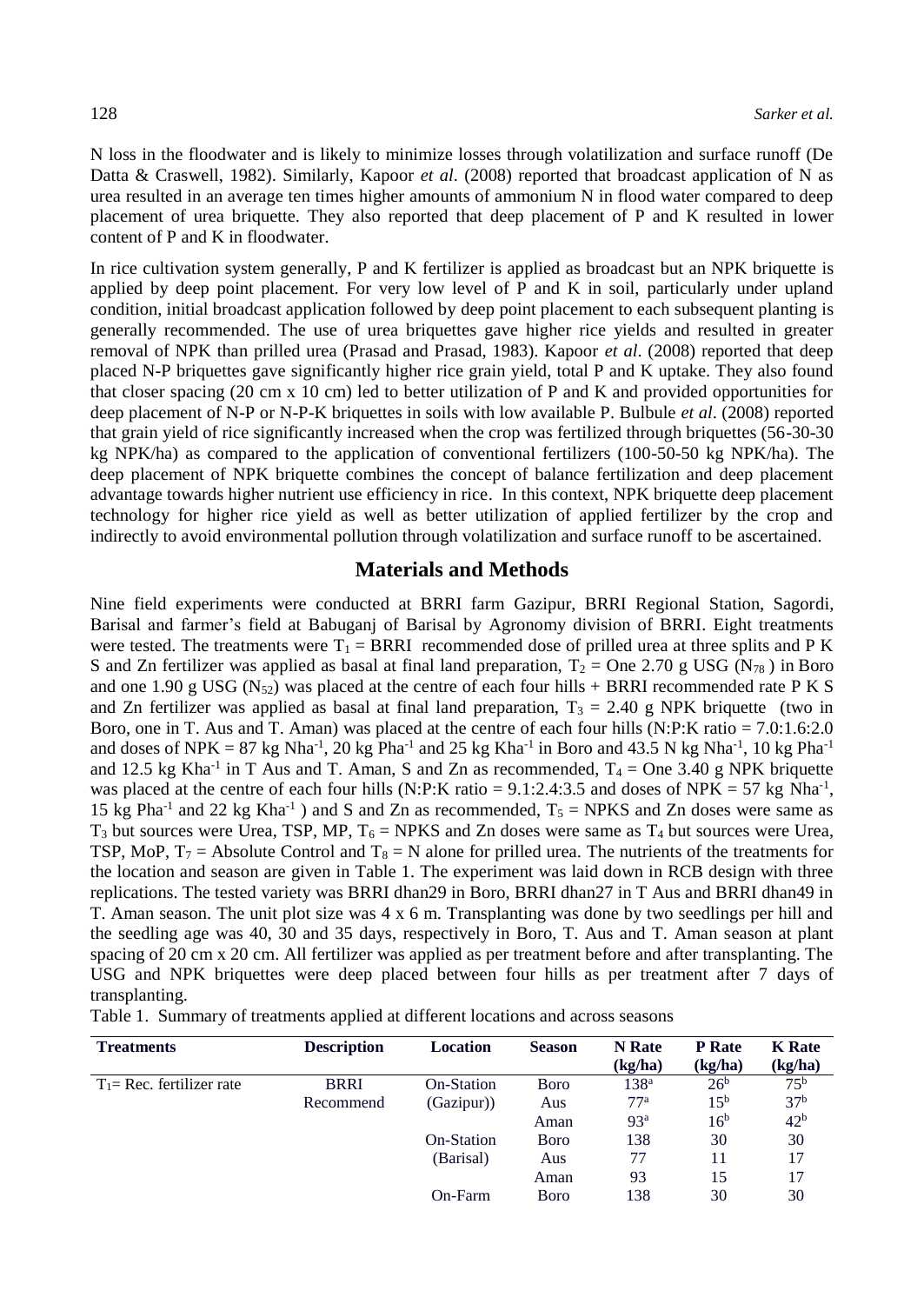|                                 |                            | (Babuganj) | Aus          | 77              | 11                         | 18              |
|---------------------------------|----------------------------|------------|--------------|-----------------|----------------------------|-----------------|
|                                 |                            |            | Aman         | 93              | 15                         | 18              |
| $T_2 = USG N_{78} kg ha^{-1} +$ | $USG$ (one-2.7 g)          | All        | All          | 78c             | $PK$ rate similar as $T_1$ |                 |
| Rec. PKSZn                      | brig)                      |            |              |                 | in respective season       |                 |
| $T_2 = USG N_{52} kg ha^{-1} +$ | USG (one- $1.8\text{ g}$ ) | All        | T. Aus and   | 52              |                            |                 |
| Rec. PKSZn                      | briq)                      |            | T. Aman      |                 |                            |                 |
| $T_3 = (2x2.40) NPK$            | $NPK$ (two-2.4 g)          | All        | <b>B</b> oro | 87c             | 20 <sup>c</sup>            | $25^{\circ}$    |
| briquette $N_{87}$              | brig)                      |            |              |                 |                            |                 |
| $T_3 = (1x2.40) NPK$            | NPK (one-2.4 $g$ )         | All        | T. Aus and   | $43.5^\circ$    | 10 <sup>c</sup>            | $12.5^{\circ}$  |
| briequette $N_{44}$             | briq)                      |            | T. Aman      |                 |                            |                 |
| $T_4 = 3.40$ g NPK              | NPK (one- $3.4 g$ )        | All        | All          | 57 <sup>c</sup> | 15 <sup>c</sup>            | $22^{\circ}$    |
| briequette $N_{57}$             | brig)                      |            |              |                 |                            |                 |
| $T_5$ = NPK same at $T_3$ from  | NPK (urea, TSP,            | All        | <b>B</b> oro | 87 <sup>a</sup> | 20 <sup>b</sup>            | 25 <sup>b</sup> |
| urea, TSP and MoP               | MoP                        |            |              |                 |                            |                 |
|                                 | NPK (urea, TSP,            | All        | T. Aus and   | $43.5^{\circ}$  | 10 <sup>b</sup>            | $12.5^{b}$      |
|                                 | MoP                        |            | T. Aman      |                 |                            |                 |
| $T_6$ = NPK same at $T_4$ from  | NPK (urea, TSP,            | All        | All          | 57 <sup>a</sup> | 15 <sup>b</sup>            | 22 <sup>b</sup> |
| urea, TSP and MoP               | MoP)                       |            |              |                 |                            |                 |
| $T_7$ = Abs. control            | <b>Absolute Control</b>    | All        | All          | $\Omega$        | $\Omega$                   | $\Omega$        |
| $T_8 =$ Only N                  | N alone                    | All        | All          | 102             | 25 <sup>d</sup>            | 64 <sup>d</sup> |

Placement of USG and NPK briquette was done 10 days after transplanting. Flood water NH<sub>4</sub>-N was determined through Spectrophotometer by using Nessler Reagent (Radov *et al*., 1985) and continued for seven days. Grain yield  $(t/ha)$  was determined from  $5m<sup>2</sup>$  from each treatment and straw yield per square meter was calculated from 16 hills. The data were statistically analyzed.

| Table 2. Treatment description for Boro rice |  |  |
|----------------------------------------------|--|--|
|----------------------------------------------|--|--|

| Treatments     | Description          | N Rate<br>(kg/ha) | P Rate<br>(kg/ha) | K Rate<br>(kg/ha) | Basal /deep<br>placed N | $1st$ Top-<br>Dress N | $2nd$ Top-<br>Dress N |
|----------------|----------------------|-------------------|-------------------|-------------------|-------------------------|-----------------------|-----------------------|
|                |                      |                   |                   |                   | (kg/ha)                 | (kg/ha)               | (kg/ha)               |
| $T_1$          | Check                | 0                 | 25 <sup>a</sup>   | 64 <sup>b</sup>   |                         | 0                     |                       |
| T <sub>2</sub> | USG (one-2.7 g brig) | 78                | $25^{\rm a}$      | 64 <sup>b</sup>   | 78                      | 0                     | 0                     |
| $T_3$          | USG (two-1.8 g brig) | 104               | $25^{\rm a}$      | 64 <sup>b</sup>   | 104                     | $\theta$              | 0                     |
| T <sub>4</sub> | Urea                 | 78                | $25^{\rm a}$      | 64 <sup>b</sup>   | 26                      | 26                    | 26                    |
| T <sub>5</sub> | Urea                 | 104               | 25 <sup>a</sup>   | 64 <sup>b</sup>   | 34                      | 35                    | 35                    |
| T <sub>6</sub> | NPK (two-2.4 g brig) | 78                | 16 <sup>c</sup>   | $42^{\circ}$      | 78                      | $\Omega$              | 0                     |
| T <sub>7</sub> | Urea                 | 156               | $25^{\rm a}$      | 64 <sup>b</sup>   | 52                      | 52                    | 52                    |
| $\rm T_{8}$    | NPK (two-3.4 g brig) | 102               | 25 <sup>d</sup>   | 64 <sup>d</sup>   | 102                     | 0                     | 0                     |

<sup>a</sup> Applied as TSP,  $\frac{b}{c}$  Applied as MoP (KCl),  $\frac{c}{c}$  P and K is applied as NPK briquette

(Treat. 6; made with 45 kg Urea + 27 kg DAP + 28 kg MoP),  $\rm^d$  P and K is applied as NPK briquette (Treatment 8; made with 40 kg Urea + 30 kg  $\overline{DAP}$  + 30 kg  $\overline{MOP}$ )

|  |  | Table 3. Treatment description for T. Aus and T. Aman rice |  |  |  |
|--|--|------------------------------------------------------------|--|--|--|
|--|--|------------------------------------------------------------|--|--|--|

| <b>Treatments</b> | <b>Description</b>               | N Rate<br>(kg/ha) | <b>P</b> Rate<br>(kg/ha) | <b>K</b> Rate<br>(kg/ha) | <b>Basal</b> /deep<br>placed N<br>(kg/ha) | $1st$ Top-<br><b>Dress N</b><br>(kg/ha) | $2nd$ Top-<br><b>Dress N</b><br>(kg/ha) |
|-------------------|----------------------------------|-------------------|--------------------------|--------------------------|-------------------------------------------|-----------------------------------------|-----------------------------------------|
| $T_1$             | Check                            |                   | 16 <sup>a</sup>          | 42 <sup>b</sup>          | $\Omega$                                  | $\Omega$                                | 0                                       |
| T <sub>2</sub>    | USG (one- $1.8 \text{ g briq}$ ) | 52                | 16 <sup>a</sup>          | 42 <sup>b</sup>          | 52                                        | $\Omega$                                | 0                                       |
| T <sub>3</sub>    | USG (one-2.7 g brig)             | 78                | 16 <sup>a</sup>          | 42 <sup>b</sup>          | 78                                        | $\Omega$                                | $\theta$                                |
| T <sub>4</sub>    | Urea                             | 78                | 16 <sup>a</sup>          | 42 <sup>b</sup>          | 26                                        | 26                                      | 26                                      |
| T <sub>5</sub>    | UDP $(two-1.8 g brig)$           | 104               | 16 <sup>a</sup>          | 42 <sup>b</sup>          | 104                                       | $\Omega$                                | 0                                       |
| $T_6$             | NPK (one-3.4 g brig)             | 51                | 13 <sup>c</sup>          | 32 <sup>c</sup>          | 51                                        |                                         | 0                                       |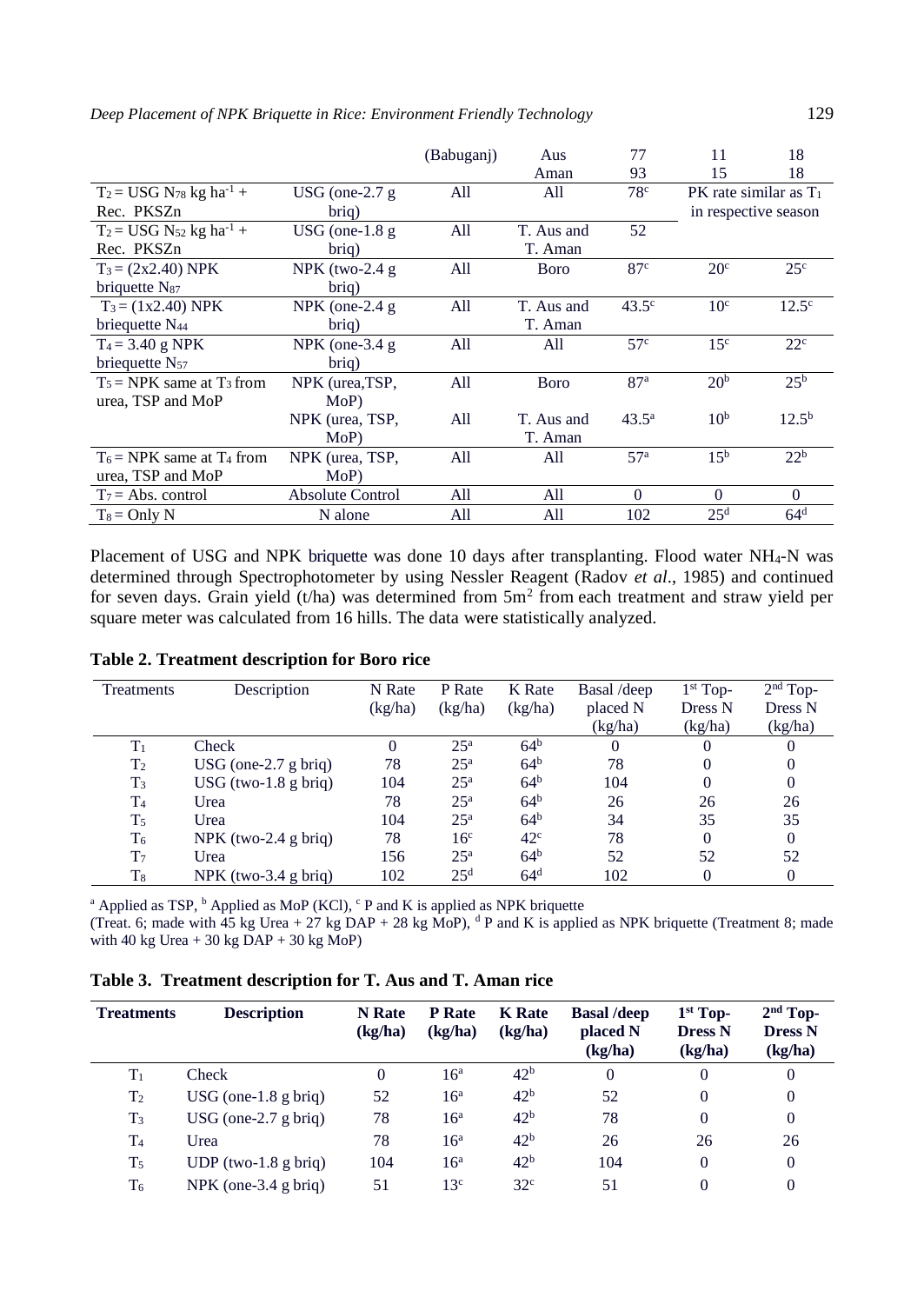| 130            |                      |     |                 |                 |    |    | Sarker et al. |
|----------------|----------------------|-----|-----------------|-----------------|----|----|---------------|
| T <sub>7</sub> | Urea                 | 120 | 16 <sup>a</sup> | 42 <sup>b</sup> | 40 | 40 | 40            |
| $T_{8}$        | NPK (two-2.4 g briq) | 78  | 16 <sup>d</sup> | 42 <sup>d</sup> | 78 |    |               |

<sup>a</sup> Applied as TSP, <sup>b</sup> Applied as MoP (KCl), <sup>c</sup> P and K is applied as NPK briquette

(Treat. 6; made with 45 kg Urea + 27 kg DAP + 28 kg MoP),  $\rm{d}P$  and K is applied as NPK briquette (Treatment 8; made with 40 kg Urea +  $30 \text{ kg }$  DAP +  $30 \text{ kg }$  MoP)

# **Results and Discussion**

Grain yield of nine locations with all treatments of Boro, T. Aus and T. Aman are presented in Table 4- 6 and grain yield advantage (%) over recommended fertilizer rate is shown in Table 7. BRRI recommended fertilizer rate (NPKSZn) produced higher grain yield than without fertilizer and N alone treatment irrespective of locations and seasons. The only exception was observed for the first cropping (Boro) at Babuganj where N alone treatment with available soil P and K gave similar yield as the BRRI recommended treatment. Overall, the highest grain yields were obtained with the deep placement of NPK briquette at all locations. During the Boro season  $T_3$  (two-2.4 g NPK briquette) which was three locations average 10.06% higher. During the T. Aus and T. Aman season  $T_4$  (one-3.4 g NPK briquette) gave the highest grain yield and it was three locations average 17.69% higher in T Aus and 27.99% in T Aman season (Table 7).

| <b>Treatments</b>                                            |                                | <b>Boro</b>                    |                          |
|--------------------------------------------------------------|--------------------------------|--------------------------------|--------------------------|
|                                                              | <b>On-Station</b><br>(Gazipur) | <b>On-Station</b><br>(Barisal) | <b>On-Farm (Barisal)</b> |
| $T_1$ = Rec. fertilizer rate                                 | 7.00 <sub>b</sub>              | $6.99$ ab                      | $6.67$ bc                |
| $T_2$ = USG N <sub>52</sub> kg ha <sup>-1</sup> + Rec. PKSZn | $7.13$ ab                      | 7.15 a                         | 7.03 <sub>b</sub>        |
| $T_3 = (2 \times 2.40)$ NPK brigutte N <sub>87</sub>         | 7.47 a                         | 7.29a                          | 7.94 a                   |
| $T_4 = 3.40$ g NPK brigutte N <sub>57</sub>                  | 5.92c                          | 6.43h                          | 6.13c                    |
| $T_5$ = NPK same at $T_3$ from urea, TSP<br>and MoP          | 6.96 <sub>b</sub>              | $6.89$ ab                      | 7.16 <sub>b</sub>        |
| $T_6$ = NPK same at $T_4$ from urea, TSP<br>and MoP          | 6.12c                          | 6.26 <sub>b</sub>              | 6.22c                    |
| $T_7$ = Absolute control                                     | 3.89d                          | 3.20c                          | 4.14 d                   |
| $T_8 =$ Only N                                               | 5.88 c                         | 6.19 <sub>b</sub>              | $6.88$ bc                |

Table 4. Effect of different treatments on the grain yield of BRRI dhan29 during Boro season 2012 at different locations

Figures in a column means followed by different letters differ significantly, whereas figure with common letter(s) are not significantly different at the 5% level by DMRT

Table 5. Effect of different treatments on the grain yield of BRRI dhan49 during T Aman season 2012 at different locations

| <b>Treatments</b>                                |                    | T. Aman            |                   |
|--------------------------------------------------|--------------------|--------------------|-------------------|
|                                                  | <b>On-Station</b>  | <b>On-Station</b>  | On-Farm           |
|                                                  | (Gazipur)          | (Barisal)          | (Barisal)         |
| $T_1$ = Rec. fertilizer rate                     | 4.20 <sub>bc</sub> | 4.77 bc            | 4.40 <sub>b</sub> |
| $T_2 = USG N_{52} kg ha^{-1} + Rec. PKSZn$       | 4.44 <sub>b</sub>  | 5.26 ab            | $4.94$ ab         |
| $T_3 = (1x2.40)$ NPK brigutte N <sub>44</sub>    | 3.89c              | 5.54 ab            | 4.22 <sub>b</sub> |
| $T_4 = 3.40$ g NPK briquite N <sub>57</sub>      | 4.85 a             | 5.70 a             | 5.19 a            |
| $T_5$ = NPK same at $T_3$ from urea, TSP and MoP | 3.27 d             | 4.68 <sub>bc</sub> | $4.01$ bc         |
| $T_6$ = NPK same at $T_4$ from urea, TSP and MoP | 4.03d              | 4.70 <sub>bc</sub> | 4.37 b            |
| $T_7$ = Absolute control                         | 2.96e              | 3.60d              | 3.16d             |
| $T_8 =$ Only N                                   | 3.30d              | $4.29$ cd          | 3.55 cd           |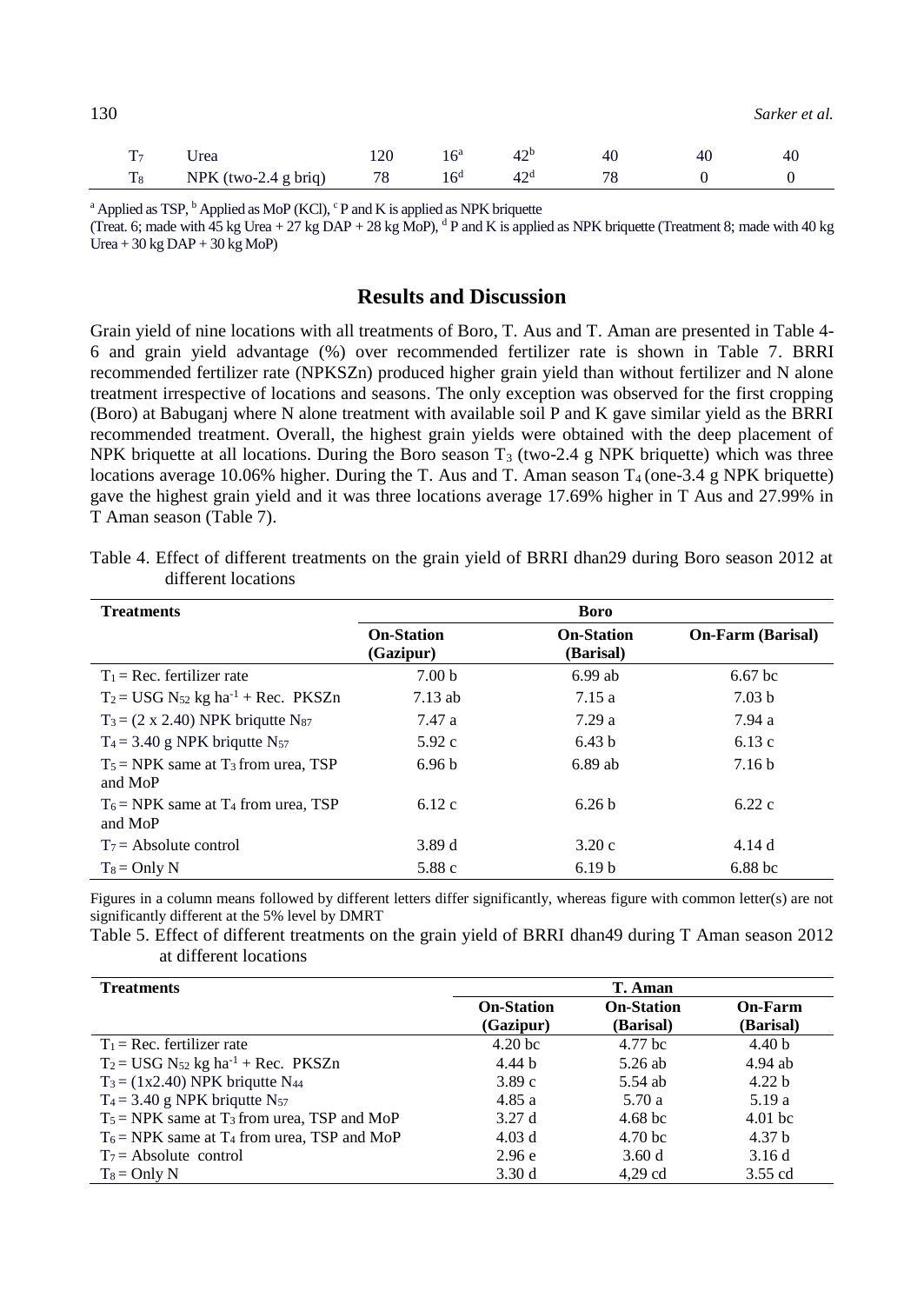Figures in a column means followed by different letters differ significantly, whereas figure with common letter(s) are not significantly different at the 5% level by DMRT

| Table 6. Effect of different treatments on the grain yield of BRRI dhan27 during T.Aus season 2012 at |  |  |  |
|-------------------------------------------------------------------------------------------------------|--|--|--|
| different locations                                                                                   |  |  |  |

| <b>Treatments</b>                                            |                   | T. Aus            |                   |
|--------------------------------------------------------------|-------------------|-------------------|-------------------|
|                                                              | On –Station       | <b>On-Station</b> | <b>On-Farm</b>    |
|                                                              | (Gazipur)         | (Barisal)         | (Barisal)         |
| $T_1$ = Rec. fertilizer rate                                 | 3.24c             | 2.84d             | 2.73 <sub>b</sub> |
| $T_2$ = USG N <sub>52</sub> kg ha <sup>-1</sup> + Rec. PKSZn | 3.57 <sub>b</sub> | 3.34 <sub>b</sub> | 2.90 <sub>b</sub> |
| $T_3 = (1x2.40)$ NPK briquette N <sub>44</sub>               | 3.20c             | 3.10c             | 2.96 <sub>b</sub> |
| $T_4 = 3.40$ g NPK briquette N <sub>57</sub>                 | 3.93a             | 3.58a             | 3.72a             |
| $T_5$ = NPK same at $T_3$ from urea, TSP and MoP             | 2.96d             | 2.80d             | 2.72 <sub>b</sub> |
| $T_6$ = NPK same at $T_4$ from urea, TSP and MoP             | 3.18c             | 3.04c             | 2.87 <sub>b</sub> |
| $T_7$ = Absolute control                                     | 2.13e             | 2.02e             | 2.38d             |
| $T_8 =$ Only N                                               | 2.51d             | 2.47 d            | $2.51$ cd         |

Figures in a column means followed by different letters differ significantly, whereas figure with common letter(s) are not significantly different at the 5% level by DMRT

|  |                                                                  |  |  | Table 7. Effect of different treatments on the grain yield advantage over recommended fertilizer rate |  |
|--|------------------------------------------------------------------|--|--|-------------------------------------------------------------------------------------------------------|--|
|  | average of three locations during Boro, T Aman and T. Aus season |  |  |                                                                                                       |  |

| <b>Treatments</b>                                                            | Average vield<br>increase in Boro<br>over recommend<br>rate $(\% )$ | Average vield<br>increase<br>In T. Aman over<br>recommend rate<br>$($ %) | Average<br>vield<br>increase<br>over<br>recommend<br>rate $(\% )$ |
|------------------------------------------------------------------------------|---------------------------------------------------------------------|--------------------------------------------------------------------------|-------------------------------------------------------------------|
| $T_1 = \text{Rec.}$                                                          | 0.0                                                                 | 0.00                                                                     | 0.00                                                              |
| fertilizer rate                                                              |                                                                     |                                                                          |                                                                   |
| $T_2$ = USG N <sub>52</sub> kg ha <sup>-1</sup> + Rec. PKSZn                 | 3.25                                                                | 11.43                                                                    | 9.41                                                              |
| $T_3$ = NPK briquette N <sub>87</sub> (Boro) and N <sub>44</sub> (T. Aus and | 10.06                                                               | 5.47                                                                     | $-1.85$                                                           |
| T. Aman)                                                                     |                                                                     |                                                                          |                                                                   |
| $T_4$ = 3.40 g NPK briquette N <sub>57</sub>                                 | $-10.51$                                                            | 27.99                                                                    | 17.69                                                             |
| $T_5$ = NPK same at $T_3$ from urea, TSP and MoP                             | 1.82                                                                | $-4.45$                                                                  | $-10.97$                                                          |
| $T_6$ = NPK same at $T_4$ from urea, TSP and MoP                             | $-9.89$                                                             | 3.49                                                                     | $-2.02$                                                           |
| $T_7$ = Abs. control                                                         | $-45.51$                                                            | $-25.21$                                                                 | $-27.45$                                                          |
| $T_8 =$ Only N                                                               | $-8.04$                                                             | 14.50                                                                    | 16.83                                                             |

NPK briquette deep placement increased rice grain yield when compared with urea broadcast and incorporation during Boro season at three locations with equivalent  $N_{87}$  rate (Fig. 1) with same PK level. Similar yield increase was also observed in all locations in both T. Aus and T. Aman season (Fig. 2-5). In Figures 3 and 5-6, a single 3.4 g NPK briquette deep placement ( $N_{57}$  rate) is compared with same rate of N, P, and K applied as urea, TSP and MoP for T. Aus, Aman and Boro season respectively. The NPK rates were low for the Boro rice; hence there was no difference between deep placement of NPK and the conventional application (Fig. 6). However, for both the T. Aus and T. Aman crop NPK briquette deep placement produced higher yield than conventional application of NPK (Fig. 3 and 5). The results indicate that the deep placement of NPK briquette has some yield advantage over urea, TSP, and MoP application at equivalent rate in wetland rice culture system. In Boro season deep placement of NPK briquette with 87 kg N/ha produced higher yield than the higher level of BRRI recommended  $N_{138}$  rate (Fig. 7). It means deep placement method saved on an overage 51-9-20 kg NPK/ha across location with increase of 10% rice yield in Boro season. Similarly, T. Aus and T. Aman season also showed 28 and 18% yield increase with less fertilizer as NPK briquette deep placement as compared to higher level of BRRI recommended N rate (Figure 8-9).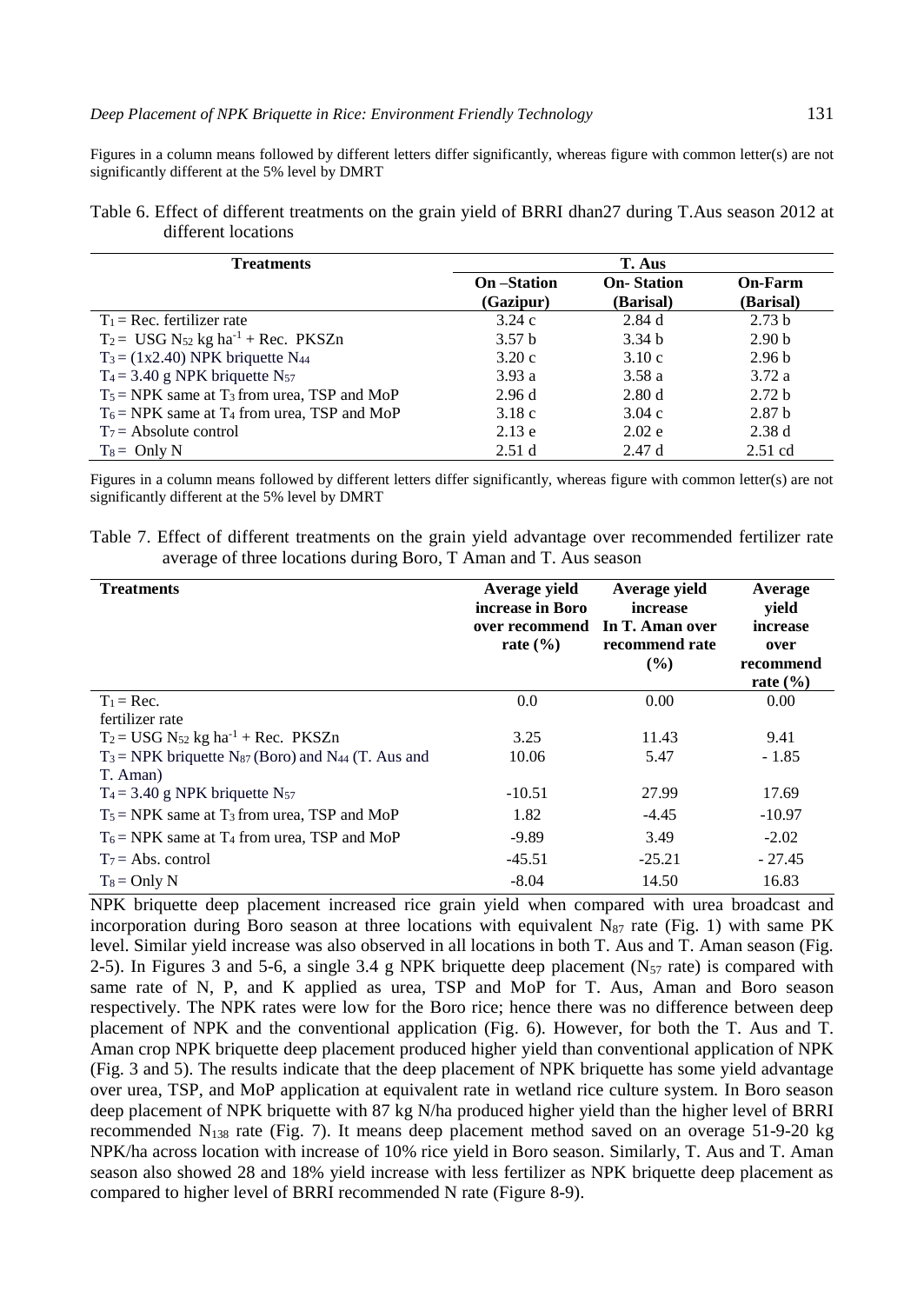

Fig. 1. Influence of NPK briquette and urea-N at equivalent rate  $(N_87)$  on the yield of BRRI dhan29 in Boro season at different locations.





Again, deep placement method saved N fertilizer 20 kg/ha in T. Aus and 36 kg/ha in T. Aman season. Based on these results it may be concluded that NPK briquette deep placement in wet land rice culture enhanced rice yield with less amount of fertilizer than using the conventional method of urea, TSP and MoP application.

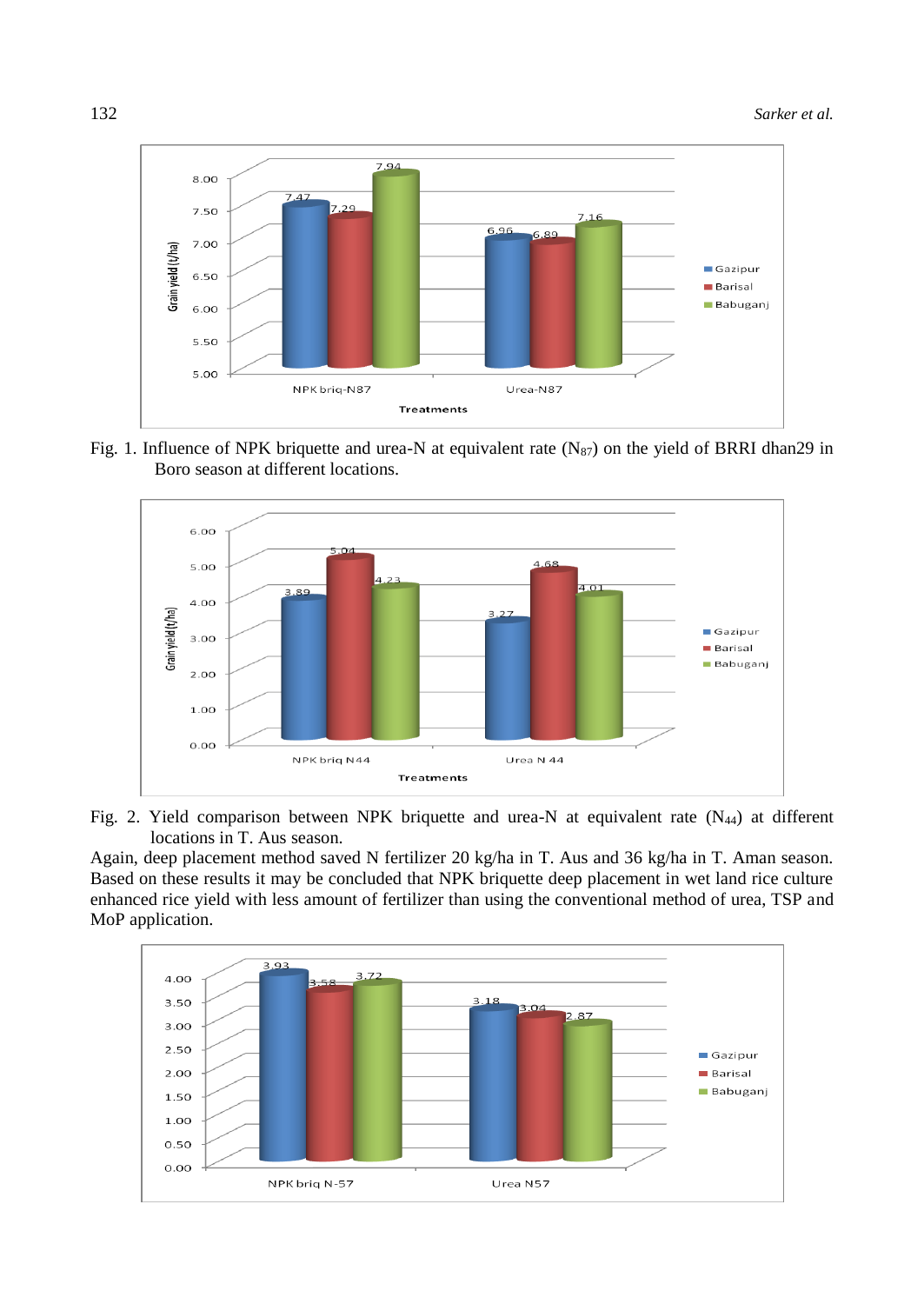Fig. 3. Influence of NPK briquette and urea-N at equivalent rate  $(N_{57})$  on the yield of BRRI dhan27 in T. Aus season at different locations.



Fig. 4. Yield comparison between NPK briquette and urea-N at equivalent rate (N44) at different locations in T Aman season.



Fig. 5. Yield comparison between NPK briquette and urea-N at equivalent rate  $(N_{57})$  on the yield of BRRI dhan49 at different locations in T Aman season.



Fig. 6. Yield comparison between NPK briquette and urea-N at equivalent rate  $(N_{57})$  with same level of PK on the yield of BRRI dhan29 in Boro season.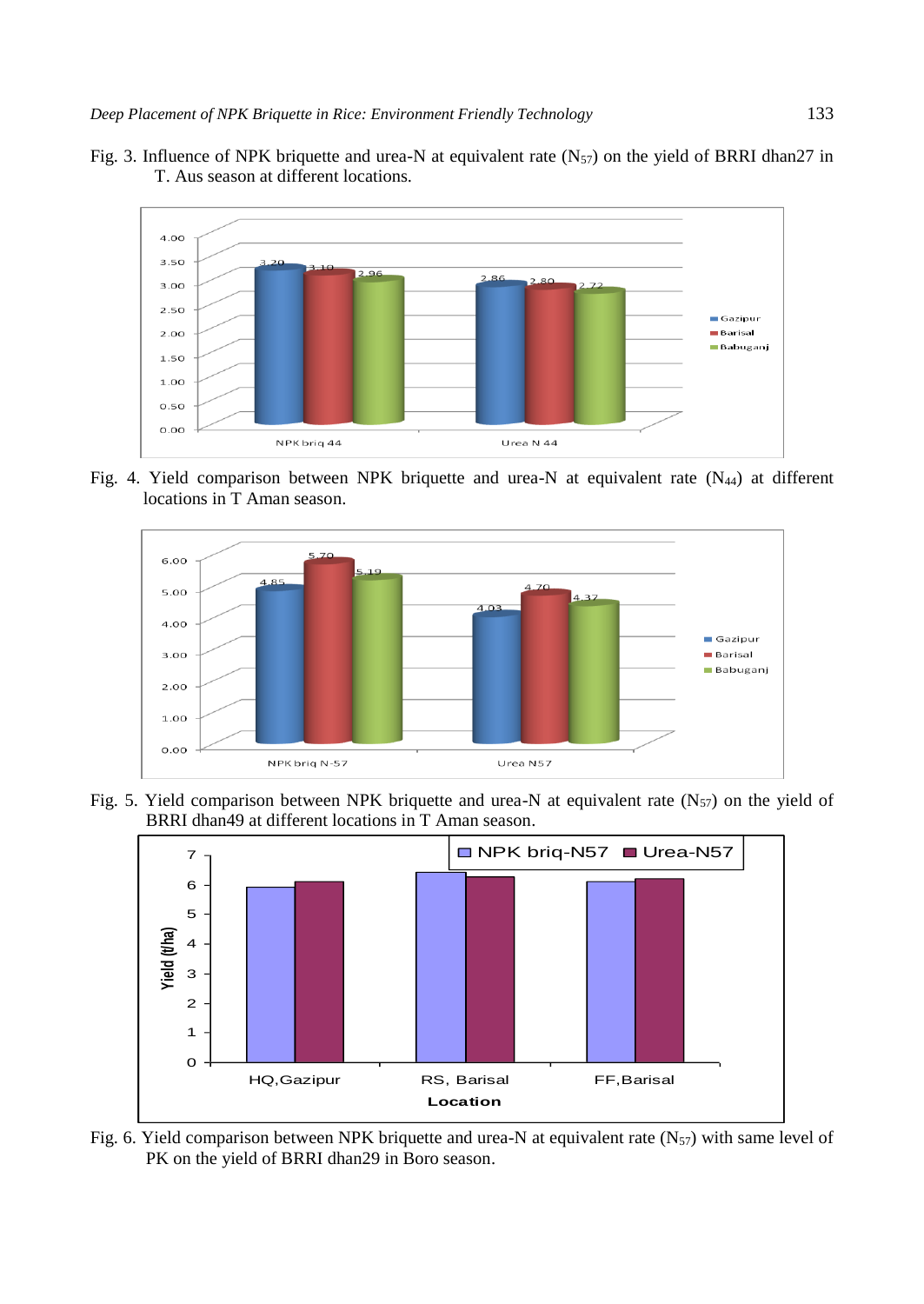

Fig. 7. Comparison of grain yield between recommended fertilizer rate ( $N_{138}$ ) and NPK briquette ( $N_{87}$ ) deep placement in Boro season at different locations.



Fig. 8. Comparison of grain yield between recommended fertilizer rate (N77) and NPK briquette (N57) deep placement during T Aus season at different locations.



Fig. 9. Grain yield comparison between recommended fertilizer rate  $(N_{93})$  and NPK briquette  $(N_{57})$ deep placement during T Aman season at different locations.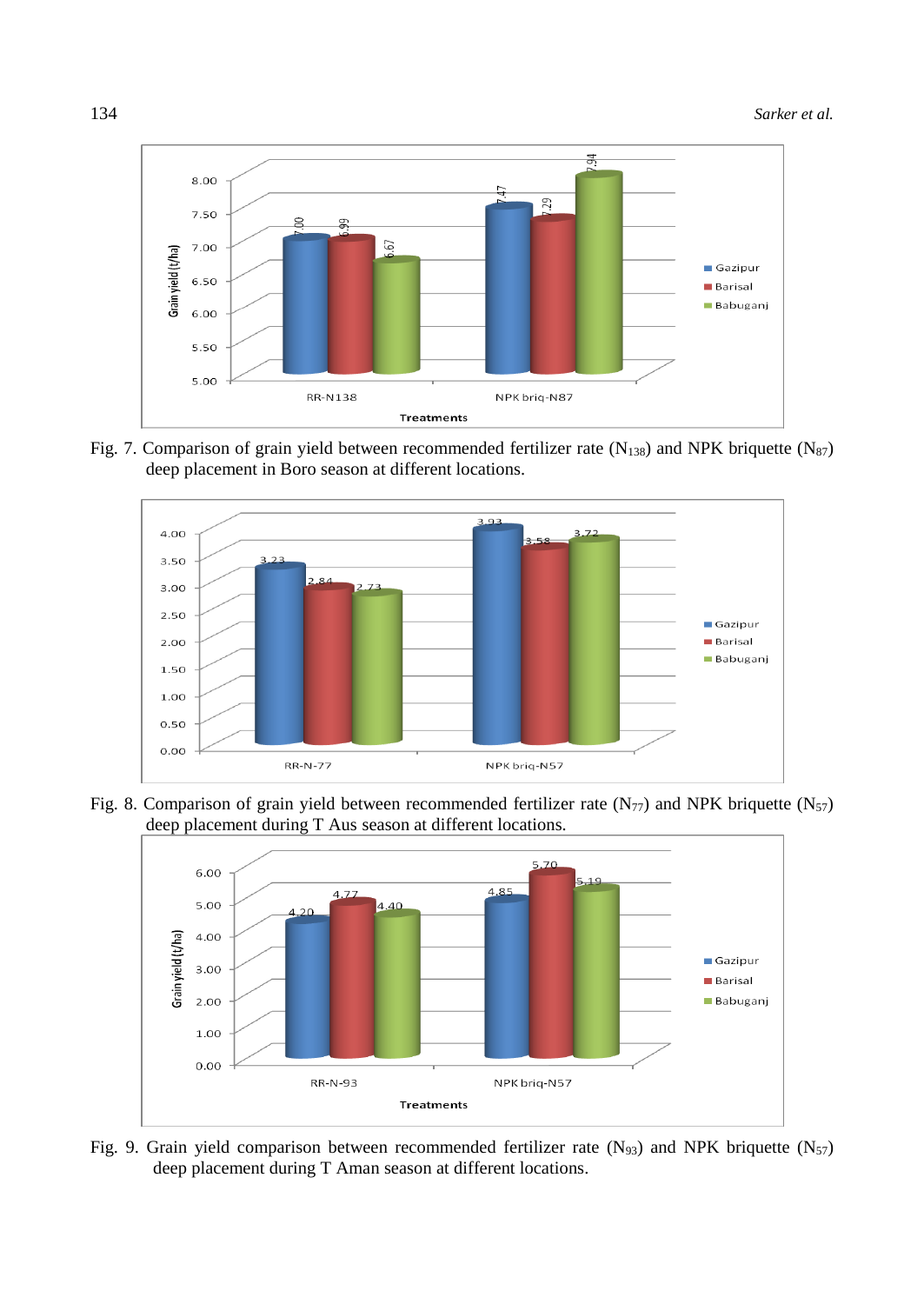A partial budget analysis was done to determine the economic benefit of NPK briquette over urea broadcast and incorporation. Table 4 revealed that additional yields obtained from NPK briquette deep placement were 577, 713 and 880 kg/ha in Boro, T. Aus and T. Aman season, respectively and thus additional returns (Tk./ha) were Tk. 8655, Tk. 10695 and Tk. 13200, respectively. On the other hand, by using NPK briquette for rice production additional cost were incurred Tk. 3540, Tk. 3144 and Tk. 3144 in Boro, T. Aus and T. Aman production, respectively. Therefore, in all seasons, positive net returns were obtained from NPK briquette placement for rice cultivation. Table 7 also showed that undiscounted BCR (3.20) were highest in T. Aman production followed by T. Aus production (2.40). Finally, it may conclude that use of NPK briquette over urea broadcast and incorporation was economically viable and efficient for rice production.

Table 7. Partial Budget Analysis of NPK Briquette for rice production in different seasons over urea broadcast and incorporation

| <b>Season</b> | <b>NPK</b>               |                        |                          |                    | Additional Additional Additional Cost (Tk./ha) | <b>Total</b>    | <b>Net</b>               | <b>Undiscounted</b> |
|---------------|--------------------------|------------------------|--------------------------|--------------------|------------------------------------------------|-----------------|--------------------------|---------------------|
|               |                          | Briquette Yield (t/ha) | <b>Return</b><br>(Tk, h) | Cost for<br>Manuf. | Labor<br><b>Briquette Requirement</b>          | Cost<br>(Tk/ha) | <b>Return</b><br>(Tk, h) | <b>BCR</b>          |
| Boro          | $2.4g: 87-$<br>$20 - 25$ | 577                    | 8655                     | 1140               | 2400                                           | 3540            | 5115                     | 1.44                |
| T. Aus        | $3.4g: 57-$<br>15-22     | 713                    | 10695                    | 744                | 2400                                           | 3144            | 7551                     | 2.40                |
| T. Aman       | $3.4g: 57-$<br>15-22     | 880                    | 13200                    | 744                | 2400                                           | 3144            | 10056                    | 3.20                |

**Note:** Estimated price of paddy was Tk. 15/kg, Manufacturing cost of NPK briquette was Tk. 6/kg,

Labor required for NPK briquette placement was 8 man-day /ha and wage rate of labor was Tk. 300/day

Experimental result revealed that deep placement method of NPK briquette in rice production saved 51 kg N/ha in Boro and around 29 kg N/ha in T. Aus and T. Aman season. Deep placement method favors to obtain higher yield compared to urea application to some extend. Undiscounted benefit cost ratio (BCR) was 1.44, 2.40 and 3.20 for Boro, T. Aus and T. Aman rice, respectively.

#### **Conclusion**

Deep placement of NPK briquettes (2 x 2.4g) increased about 10% higher rice grain yield and saved 51, 9 and 20 kg NPK/ha than BRRI fertilizer recommended rate in Boro season. Similarly, 23% more rice yield obtained from NPK briquette (1 x 3.4 g) use than BRRI recommended fertilizer rate with a savings of 28 kg N and 7 kg K /ha irrespective of T. Aus and T. Aman season. NPK briquette use also promotes balance fertilization in rice production. Deep placement of NPK briquette leads to the accumulation of nutrients in the reduced zone of soil and subsequently these nutrients are utilized efficiently by rice plants for better growth and increased yield. This method leads to a significant decrease in flood water NH4-N content and the resultant effect decrease the load of volatilization and surface runoff and ultimately reduces environmental pollution and it may be considered as environment friendly technology.

#### **References**

- AIS (Agriculture Information Service). 2008. Krishi Diary (In Bengali). Khamarbari, New Airport Road, Farmgate, Dhaka, Bangladesh. p.23.
- Anonymous. 2008. Economic Advisory sub-division. Economic Division. Minist. Plan. Govt. People's Repub. Bangladesh. p.132.
- Barber, S.A. 1976. Efficient fertilizer use. In: Patterson F. L ed. pp.13-29. Agronomic research for food. Madison. WI ASA special publication No. 26. Amer. Soc. Agron.